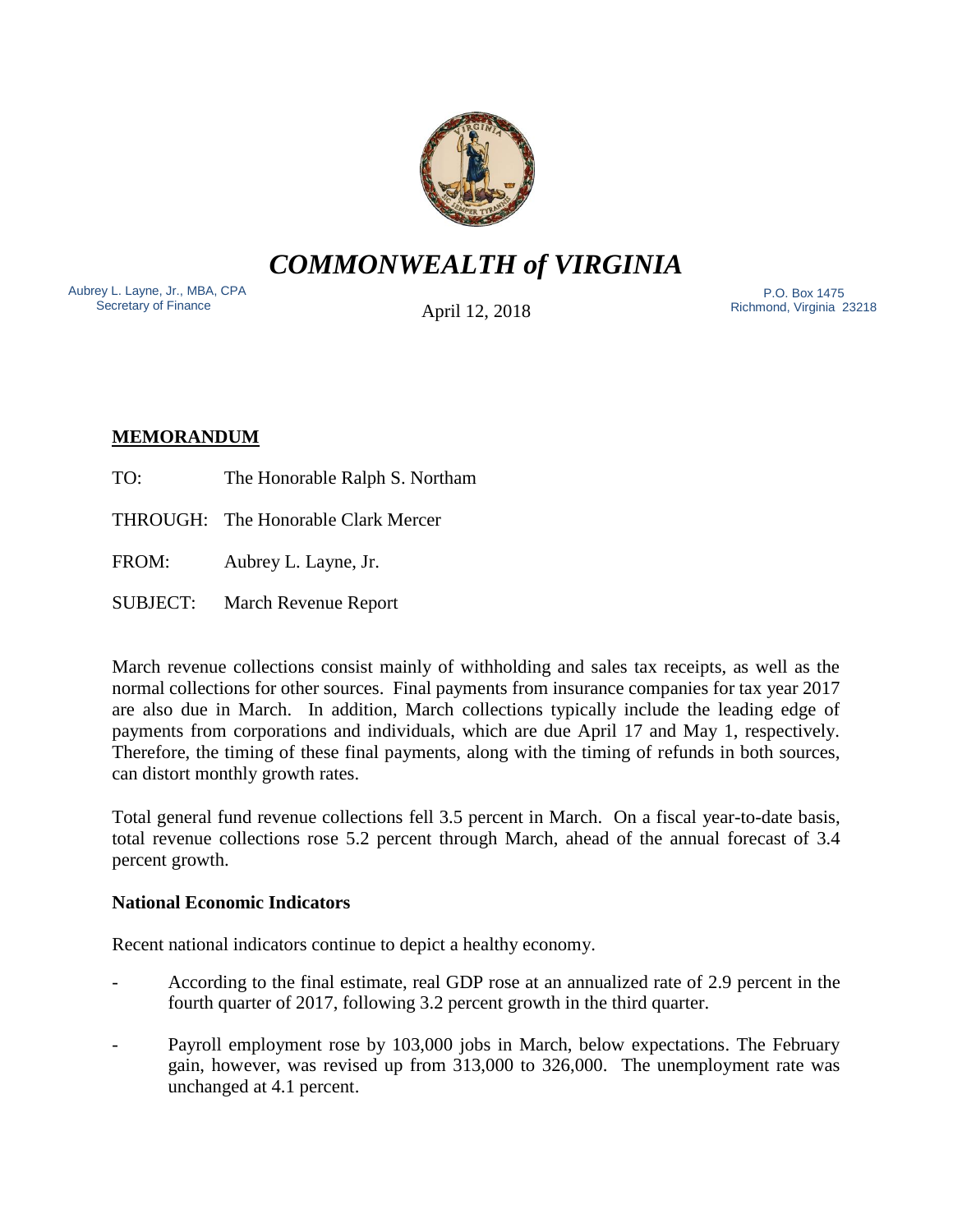### April 12, 2018 Page 2 of 4

- Initial claims for unemployment rose by 24,000 to 242,000 during the week ending March 31. The four-week moving average rose by 3,000 to 228,250. Despite the increase, claims remain near their lowest level since the early 1970s.
- The Conference Board's index of leading indicators rose 0.6 percent in February following a 0.8 percent increase in January, suggesting the economic expansion should continue.
- The Conference Board's index of consumer confidence fell 2.3 points to 127.7 in March, somewhat offsetting the strong gain in February. Both the expectations and present conditions components declined for the month.
- Conditions in the manufacturing sector slowed somewhat in March. The Institute of Supply Management index fell from 60.8 to 59.3, but remains in expansionary territory.
- The CPI rose 0.2 percent in February after a 0.5 percent increase in January. The index stands 2.3 percent above February 2017. Core inflation (excluding food and energy prices) rose by 0.2 percent, and is 1.9 percent above a year ago. Increases in both the CPI and core CPI were in line with consensus expectations.
- At its March meeting, the Federal Reserve raised the federal funds target rate range to 1.50 to 1.75 percent. They also signaled two more .25 percent rate hikes in calendar year 2018.

# **Virginia Economy**

The Virginia Employment Commission released re-benchmarked employment data for calendar years 2016 and 2017. The revisions were quite small for fiscal year 2017, but substantially lower for the first half of fiscal year 2018. Statewide employment growth was 1.0 percent in fiscal year 2017, just 0.1 percentage point below previously reported growth, while growth in the first half of fiscal year 2018 was revised downward from 1.2 to 0.8 percent. Following are the revised growth rates in the major metro areas over the first six months of the fiscal year, with the previously reported growth in parentheses: Northern Virginia posted growth of 1.5 percent (1.2); Hampton Roads grew 0.7 percent (-0.8); and Richmond-Petersburg rose 1.0 percent (1.9).

In February, the most recent month for which data are available, Virginia employment rose 1.1 percent from February of last year. Northern Virginia posted growth of 2.3 percent; Hampton Roads grew 0.2 percent; and Richmond-Petersburg rose 0.7 percent. The seasonally adjusted unemployment rate fell 0.1 percentage point to 3.5 percent in February, the lowest rate since April 2008.

The Virginia Leading Index rose 0.6 percent in February after increasing 0.4 percent in January. All four components improved in February and the indexes increased in all of Virginia's metropolitan statistical areas.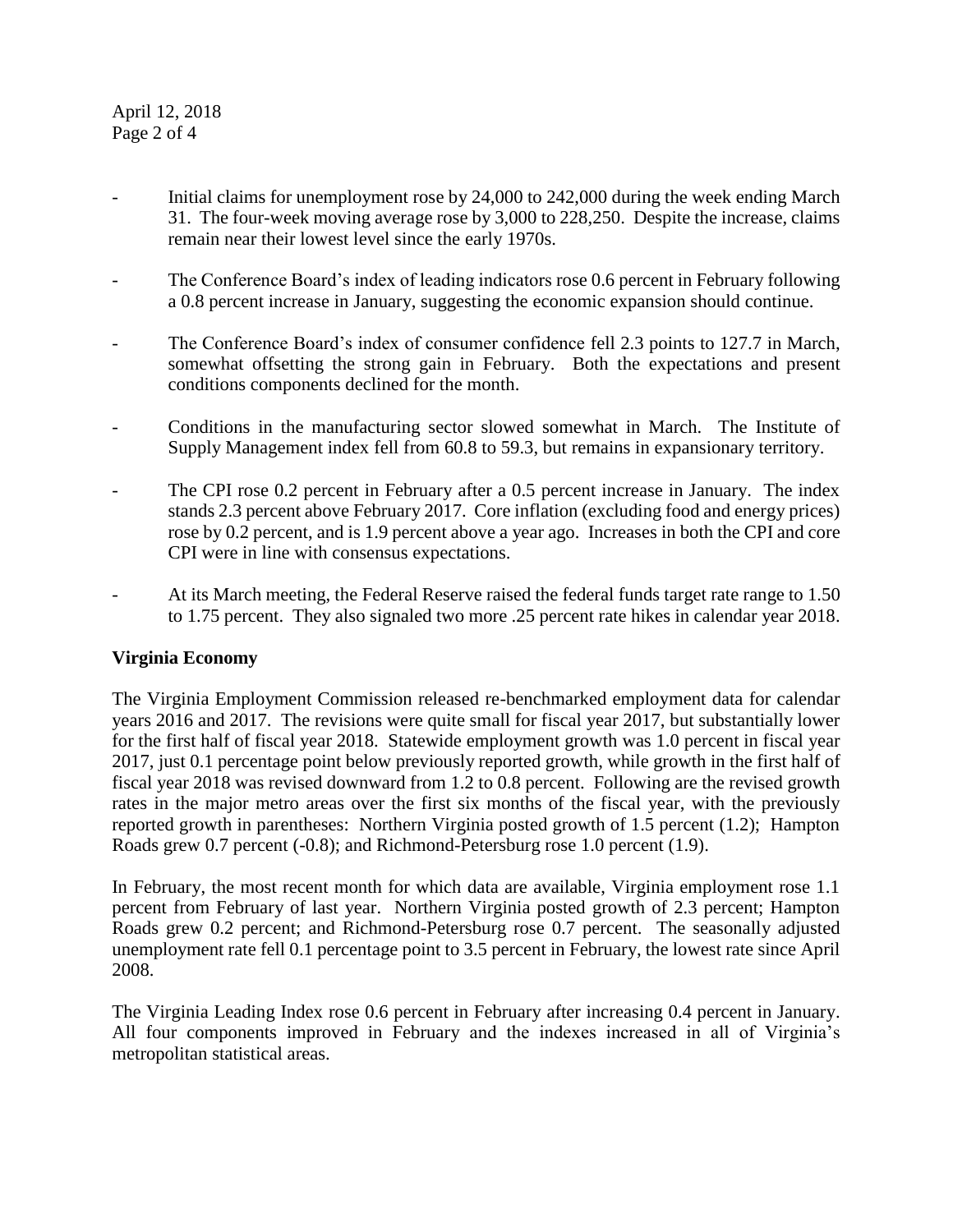April 12, 2018 Page 3 of 4

## **March Revenue Collections**

Total general fund revenue collections fell 3.5 percent in March. On a fiscal year-to-date basis, total revenue collections rose 5.2 percent through March, ahead of the annual forecast of 3.4 percent growth.

*Net Individual Income Tax (70% of general fund revenues)*: Through March, collections of net individual income tax rose 6.4 percent from the same period last year, ahead of the annual estimate of 3.4 percent growth. Performance in each component of individual income tax is as follows:

*Individual Income Tax Withholding (64% of general fund revenues)*: With one less deposit day than March of last year, collections of payroll withholding taxes fell 4.7 percent for the month. Year-to-date, collections have risen 4.2 percent, well ahead of the annual estimate of 3.5 percent growth.

*Individual Income Tax Nonwithholding (16% of general fund revenues)*: March is not a significant month for collections in this source. Collections in nonwithholding were \$190.0 million compared with \$186.1 million in March of last year, an increase of 2.1 percent. Year-to-date, collections rose by 16.9 percent, ahead of the annual estimate of a 4.3 percent increase.

*Individual Income Tax Refunds*: The Department of Taxation issued \$390.0 million in refunds compared with \$411.0 million in the same period last year, a decline of 5.1 percent. Since the beginning of the filing period beginning January 1, TAX has issued 1.6 million refunds, about the same number through March of last year. Year-to-date, refunds have increased by 3.2 percent, trailing the annual estimate of 5.8 percent growth.

*Sales Tax (18% of general fund revenues)*: Collections of sales and use taxes, reflecting February sales, rose 0.4 percent in March. On a year-to-date basis, collections have risen 2.9 percent, behind the annual estimate of 3.0 percent growth.

*Corporate Income Tax (5% of general fund revenues)*: March is not a significant month for collections in this source. Most of the activity in March is from companies making final tax year 2017 payments ahead of the April 17 due date. Collections of corporate income taxes were \$61.5 million in March, compared with receipts of \$85.0 million in March of last year.

Year-to-date collections have increased 5.8 percent from the same period last year, close to the annual estimate of 5.7 percent growth. Next month's collections will provide a clearer picture of trends in this source as final payments for tax year 2017 and estimated payments for tax year 2018 are received.

*Wills, Suits, Deeds, Contracts (2% of general fund revenues)*: Collections of wills, suits, deeds, and contracts – mainly recordation tax collections – were \$31.6 million in March, compared with